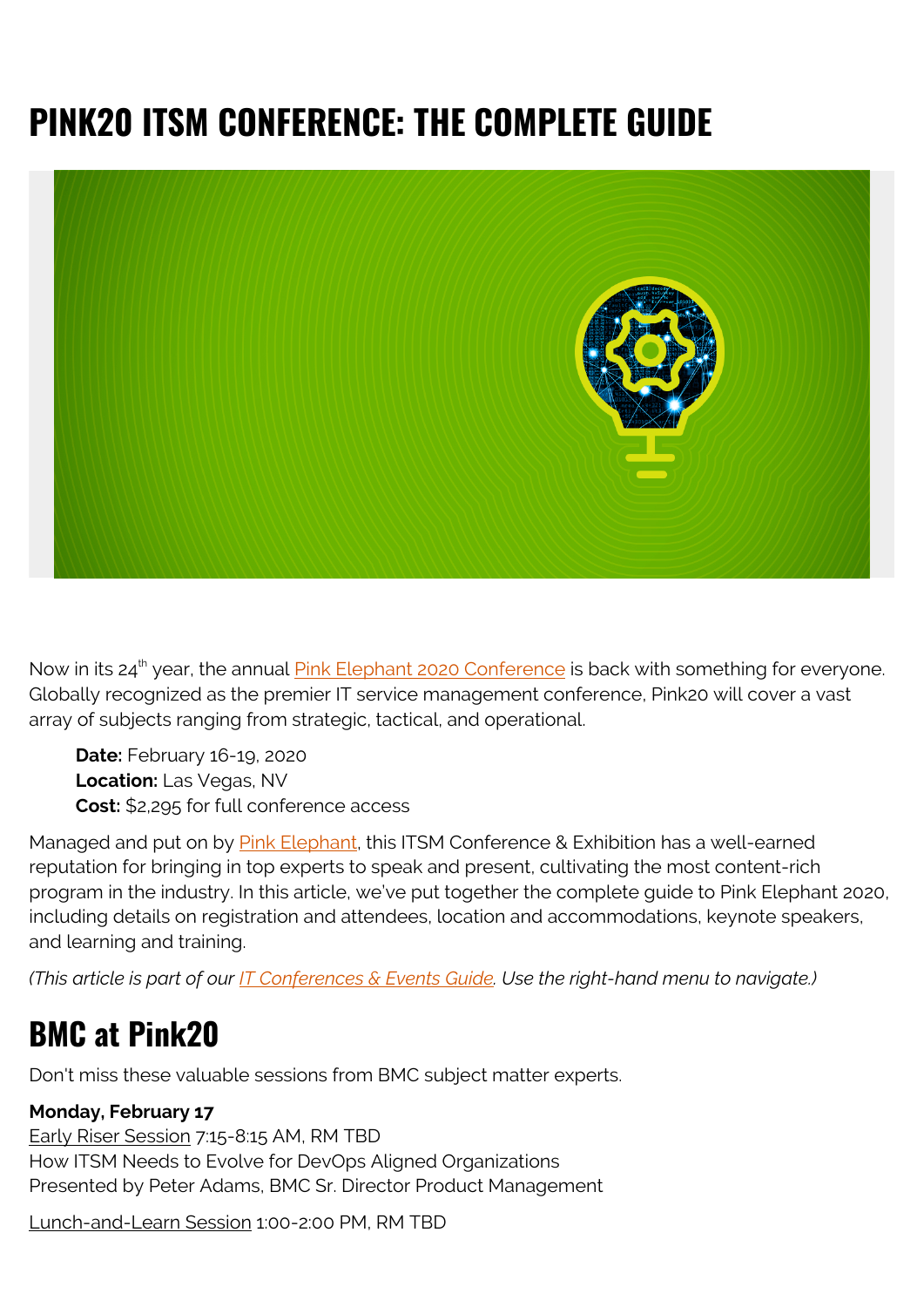Predictive IT Service Management for Your Modern Enterprise Presented by David Schmidt, BMC Principal Solution Marketing Manager

#### **Tuesday, February 18**

Breakout Session 10:30 – 11:3 AM, RM TBD Reimagine Your IT Service Management and Operations Experience with BMC Helix Presented by Peter Peter Adams, BMC Sr. Director Product Management

## **Overview: What is Pink20?**

Pink20 is a comprehensive ITSM conference and exhibition, [a one-stop shop for cutting-edge ITSM.](https://blog.pinkelephant.com/blog/pink20-a-one-stop-shop-for-cutting-edge-itsm) This year, Pink offers nine tracks and more than 120 sessions covering a wide variety of topics including:

- IT service management (ITSM)
- $\bullet$  [ITIL](https://blogs.bmc.com/blogs/itil-4/)[®](https://blogs.bmc.com/blogs/itil-4/)
- Lean IT
- [Agile](https://blogs.bmc.com/blogs/accelerating-agile-delivery-with-itsm-integration/)
- [Scrum](https://blogs.bmc.com/blogs/agile-scrum-getting-started/)
- [DevOps](https://blogs.bmc.com/blogs/devops-basics-introduction/)
- $\bullet$  [COBIT](https://blogs.bmc.com/blogs/cobit/)[®](https://blogs.bmc.com/blogs/cobit/)
- Organizational change management (OCM)
- Business relationship management
- Much, much more!

The theme for Pink20 is **IT & Batman: Ordinary People Doing Extraordinary Things**. The reasoning? Unlike other superheroes, Batman doesn't possess any "super" powers. He is successful because of his ingenuity, his ability to create very clever inventions, his use of cutting-edge tools and technology, and his courage. The conference draws on this theme to help illustrate how ordinary people like us can do extraordinary things in IT and beyond.

## **Who should attend Pink20?**

There's something for everyone in the power-packed program. Pink20 is open to all attendees and is particularly suited for:

- C-Level executives, including CIOs, CTOs, and CSOs
- IT Directors and VPs
- Project/program directors and managers
- IT service and support managers
- Service desk managers
- IT infrastructure managers
- Process owners
- Support analysts
- Quality managers
- Service level managers
- IT suppliers and vendors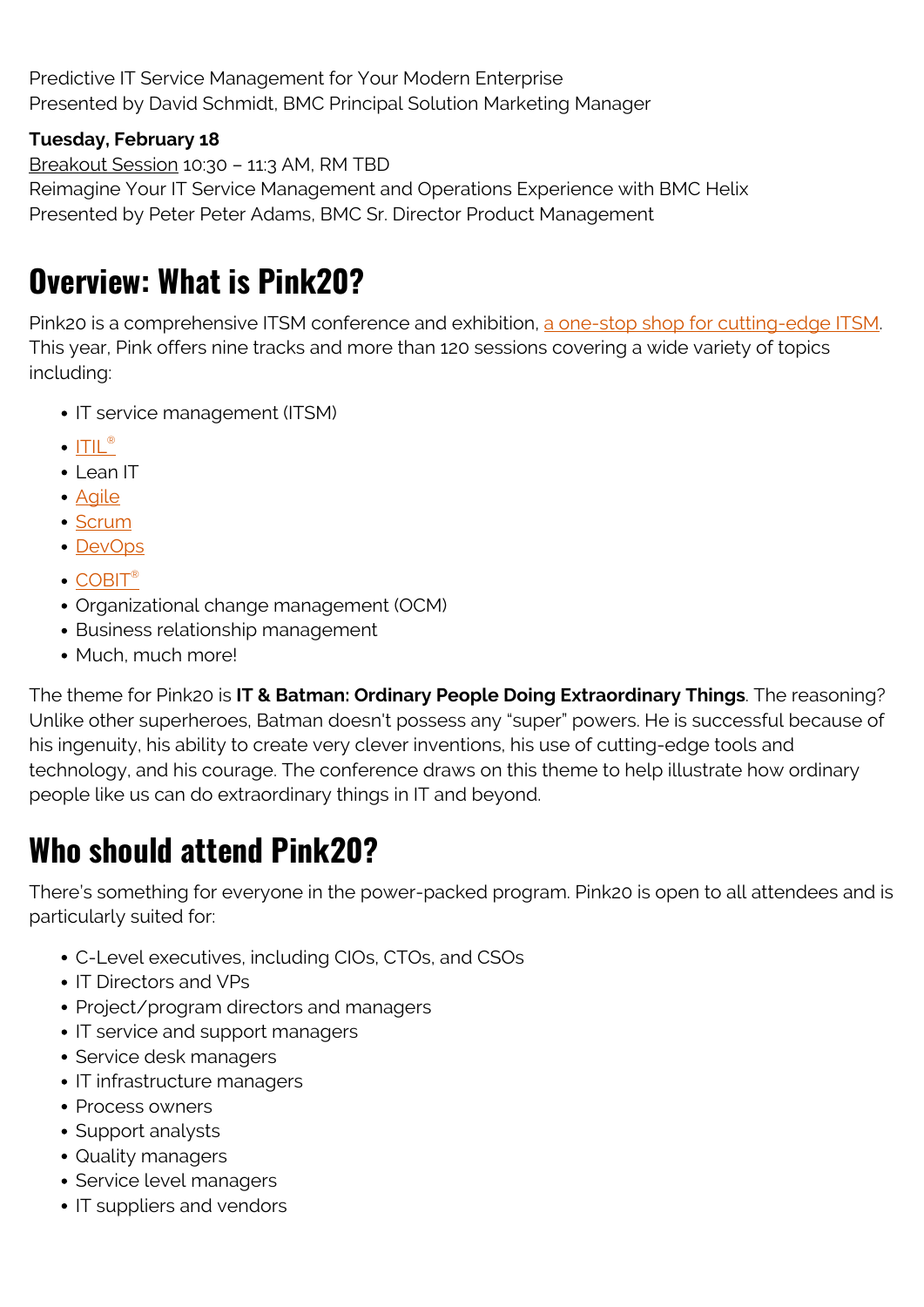- IT auditors and consultants
- Anyone seeking to understand why and how to implement best practices according to ITSM,

ITIL, Lean IT, Agile, Scrum, DevOps, and/or COBIT®

## **Pink20 registration and pass options**

There are a few [ticket options](https://pinkelephant.com/en-US/Pink20/register) for Pink20, depending on your budget and the perks you wish to receive. Tickets must be used by the original registrant and cannot be sold, bartered, or transferred in any way.

### **Standard Pass: \$1,995 per person**

The Pink20 Standard Pass includes the following:

- Attendance at all Pink20 keynote and break-out sessions (except those for Platinum Pass holders only)
- Food and refreshments at breakfasts, lunches, and mid-morning and afternoon breaks on Monday, Tuesday, and Wednesday
- Refreshments and hors d'oeuvres at the Networking Receptions on Sunday and Monday evenings
- Refreshments and food at a special Networking Reception on Tuesday evening
- Onsite registration, badge printing, and customer service support from the Pink Elephant Customer Service Desk
- Access to the smartphone event app to create and manage your own personal Pink20 agenda

## **Platinum Pass: \$2,295 person**

The Pink20 Platinum Pass includes all the benefits of the Standard Pass PLUS a number of "exclusive" benefits, including:

- Priority Platinum Pass Registration at the Pink Elephant Customer Service Desk.
- Exclusive Platinum Pass Premium Seating—round-tables at the front of the room for Keynote **Sessions**
- Exclusive Platinum Pass Lounge—a quiet, comfortable environment for working, making calls, and networking.
- Exclusive Platinum Pass Dining Room—for a quieter, no-lines free lunch experience or to simply grab a beverage, relax and network with other Platinum Pass holders.
- Exclusive Front of the Line Meet & Greet—for a Selfie & Book Signing with Keynote Speakers.
- Exclusive 30-Minute Consulting Session with a Pink Expert for Platinum Pass Teams of 4 or More (New this year)—Gather your whole Platinum Pass Team together and meet with a Pink Elephant Expert for 30 minutes of free consulting advice. Ask about solutions to the challenges you're experiencing with current projects, or seek out approaches for your planned projects. You decide; it's your 30 minutes!
- Exclusive Platinum Pass Exhibit Hall Optimizer Session—Sunday evening, hosted by George Spalding. Your expert guide, George, will take you on a walking tour of some of the more interesting and newer features you'll find in this year's Exhibit Hall. Find out who has the newest and most innovative products, who has the best promotions, and who has the best swag!
- Exclusive Platinum Pass Conference Optimizer Breakfast Session—Monday, hosted by Gary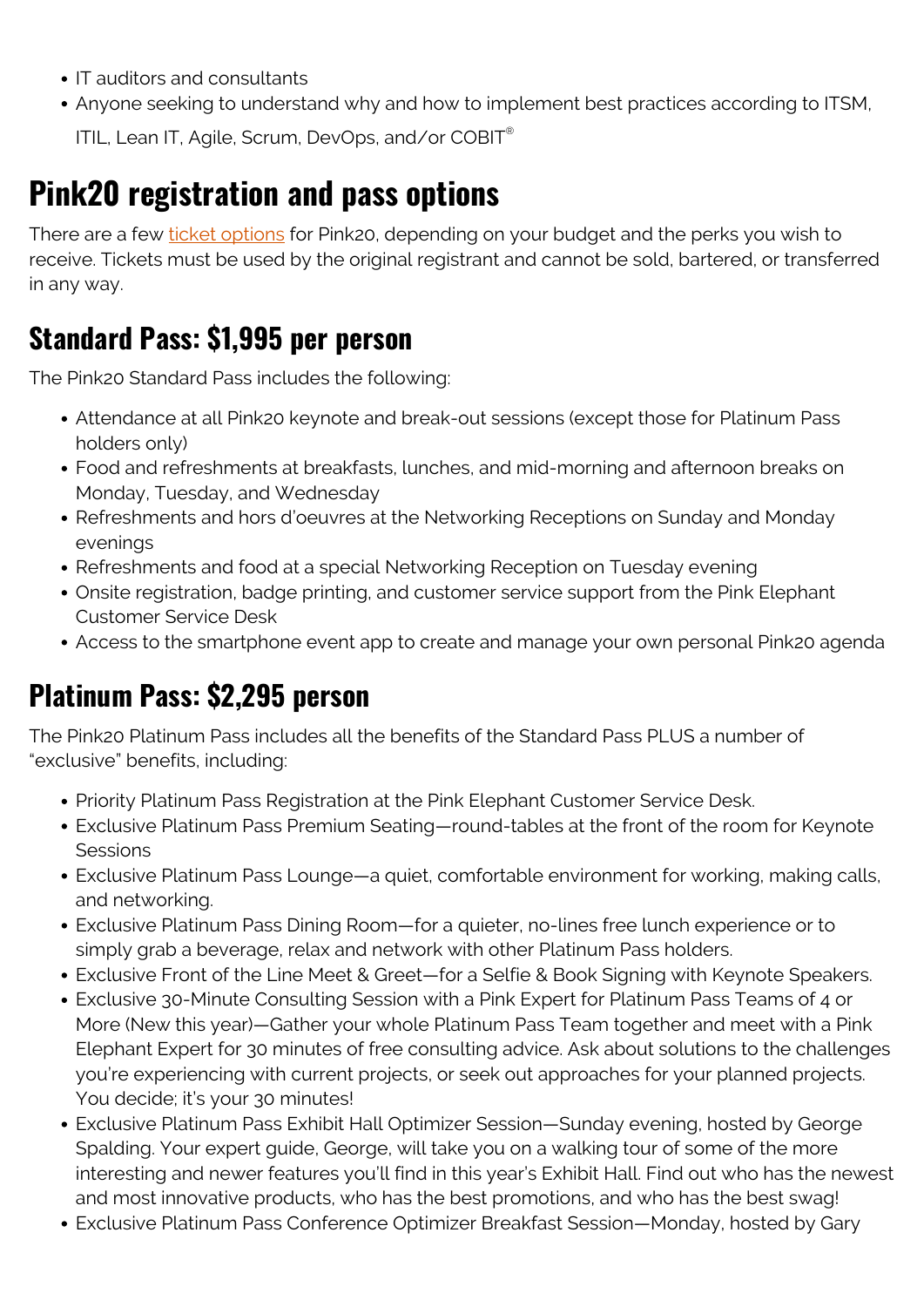Case. Start the Conference with this Optimizer Breakfast Session and hear what Gary recommends you should check out in this week's Pink20 program: the most interesting new topics; speakers with the most relatable and inspiring stories; and any other personal recommendations your host feels are must-attend sessions.

- Exclusive Platinum Pass Ask-the-Expert Lunch Sessions—grab your lunch each day and head straight into an Ask-the-Expert Lunch Session where you can pick the brain of one of Pink's top consultants. Ask whatever you like and don't take "it depends" for an answer! Who said "there's no such thing as a free lunch"? Well we have free consulting over lunch – not a bad combination!
	- o Monday's Lunch Session hosted by Jack Probst.
	- Tuesday's Lunch Session hosted by Troy DuMoulin.

## **Team Pass: \$1,721 per person**

Register a team of 4 or more for special savings of 25% on each conference pass (regular \$2,295 per person).

See the [event website](https://pinkelephant.com/en-US/Pink20/register) for all terms & conditions. Pricing is subject to change. Offer cannot be combined with other discounts.

## **Location & Hotel**

In order to accommodate one of the largest ITSM conferences in the industry, Pink20 will be hosted at the **Bellagio Hotel** in Las Vegas. Bellagio offers exceptional meeting facilities and comfortable lodgings for guests. The conference has negotiated preferential rates for Pink20 customers; these rates are lower than prevailing rates available to the general public. Rooms are extremely limited and sell out quickly, so book as soon as possible.

If you have any questions about reservations or accommodations, contact the Customer Service Team at 1-888-273-PINK, [info@pinkelephant.com,](mailto:info@pinkelephant.com) or click on 'Chat' on this [website.](https://pinkelephant.com/en-US/Pink20/register)

# **Pink20: Learning & Training**

Pink20 is expected to bring the latest methods, innovations, deeper technical content, and more access to ITSM experts than ever before. The event provides a variety of learning and training opportunities, as well as networking events throughout the day and night.

Here is information on the Pink20 host and keynote speakers:

## **Pink20 Host: Wayne Cotter**

A hilarious former IT geek and a highly-experienced emcee, Wayne Cotter is back with his warm and very friendly nature, and witty comedic views of IT and the world. Wayne is a talk-show favorite (and Pink), having appeared dozens of times with both David Letterman and Jay Leno. According to Variety, Wayne's comedy "draws on the everyday, but in a manner which is anything but mundane."

From observations about daily life to personal stories of his varied experiences as an engineer, entertainer and parent, Wayne is known for his clever, original humor and his warm and engaging persona. David Letterman calls him "one of our favorites" and has remarked on-air about his "personable" style.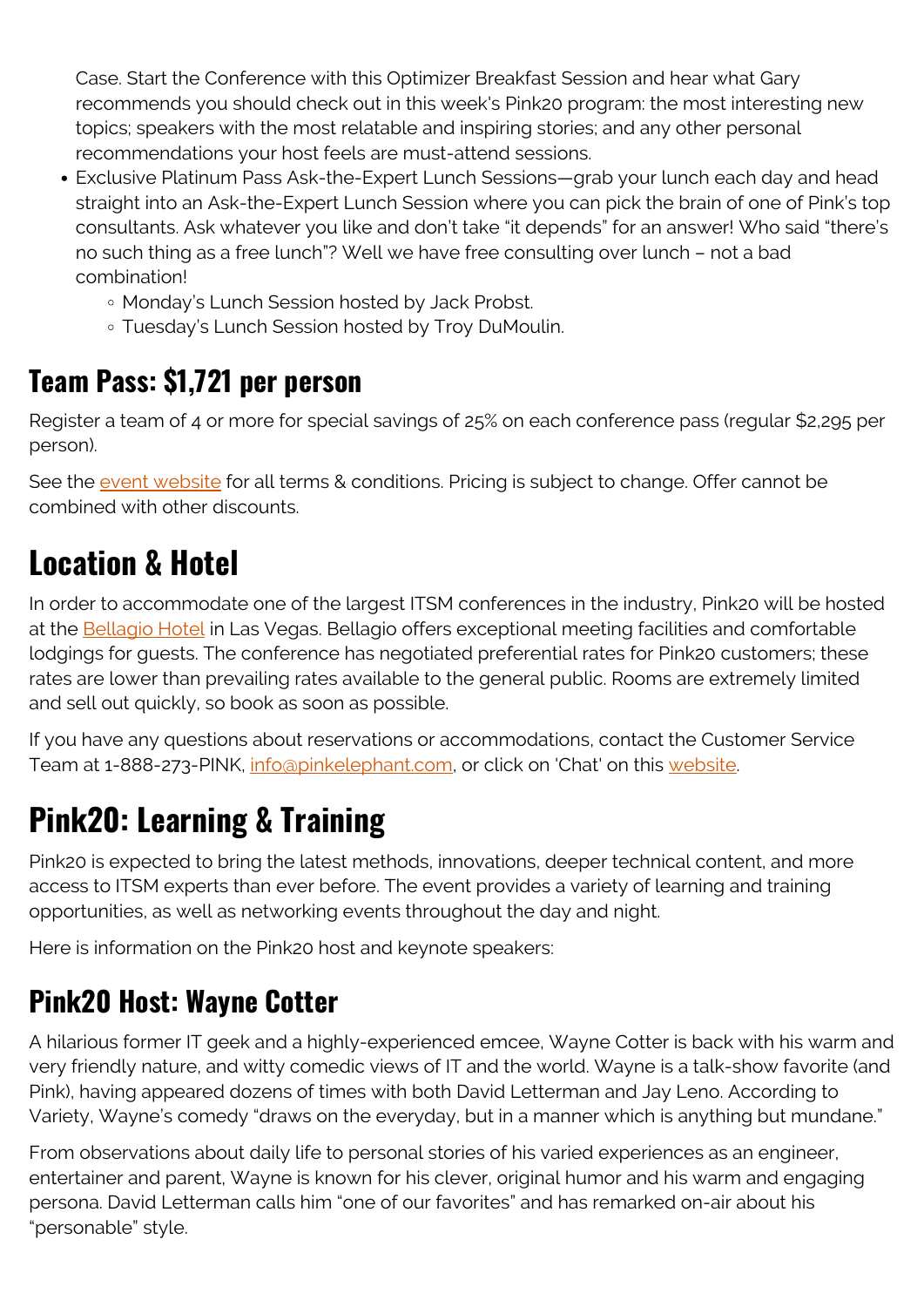## **Keynote speaker: Allan Pease, author & communication expert**

Best-selling author of *Why Men Don't Listen and Women Can't Read Maps,* Allan Pease is an expert on winning communication techniques for business, and in our personal lives, too. Known internationally as "Mr. Body Language", Allan appears regularly in media around the world, and is sought to give advice on personal image by everyone from business executives and Prime Ministers, to TV personalities, royalty, and rock stars.

His keynote presentation includes a provocative look at:

- How to get the best in business by understanding what people are really thinking
- What people really need to do to get on in business
- How to avoid arguments, disagreements and conflicts
- How to get co-operation and gain credibility
- Communication styles: understanding the differences between the sexes

Allan will show you how to become a great communicator and to win more business—and he'll make you cry with laughter at the same time!

### **Keynote speaker: Chester Elton, author, leadership & motivational expert**

Chester Elton, co-author of *The New York Times* bestseller *[The Carrot Principle](https://www.simonandschuster.com/books/The-Carrot-Principle/Adrian-Gostick/9781439149171),* will reveal how his simple steps can make you a high-performance leader and take your team to a new level of achievement. Revealing the groundbreaking results of one of the most in-depth management studies ever undertaken, *The Carrot Principle* shows definitively that the central characteristic of the most successful managers is that they provide their employees with frequent and effective recognition.

*The Carrot Principle* offers proven strategies to help recognize and motivate your valued employees, and it has helped a host of managers to energize their teams, and companies to dramatically boost their business results.

#### **Keynote speaker: Josh Linkner, musician, author & tech entrepreneur**

Josh Linkner, a jazz guitarist since age 14, credits a musical background for giving him a different way of looking at business. In an interactive presentation, a live jazz performance by Josh and his band is woven with stimulating dialogue. You'll hear, through their music, fresh ways to unleash your organization's creative mojo.

You will learn powerful lessons inspired by jazz musicians (aka "real-time innovators") to help you:

- Develop your own ability to improvise, no matter what job title you hold
- Establish team dynamics that foster creative thinking and risk taking
- Uncover fresh approaches to previously unchallenged assumptions
- Break free from traditional thinking and uncover vast new possibilities
- Learn secret techniques that jazz musicians use to foster creativity, which can easily be adapted to your own organization
- Expand your ability to deal with ambiguity and recover from setbacks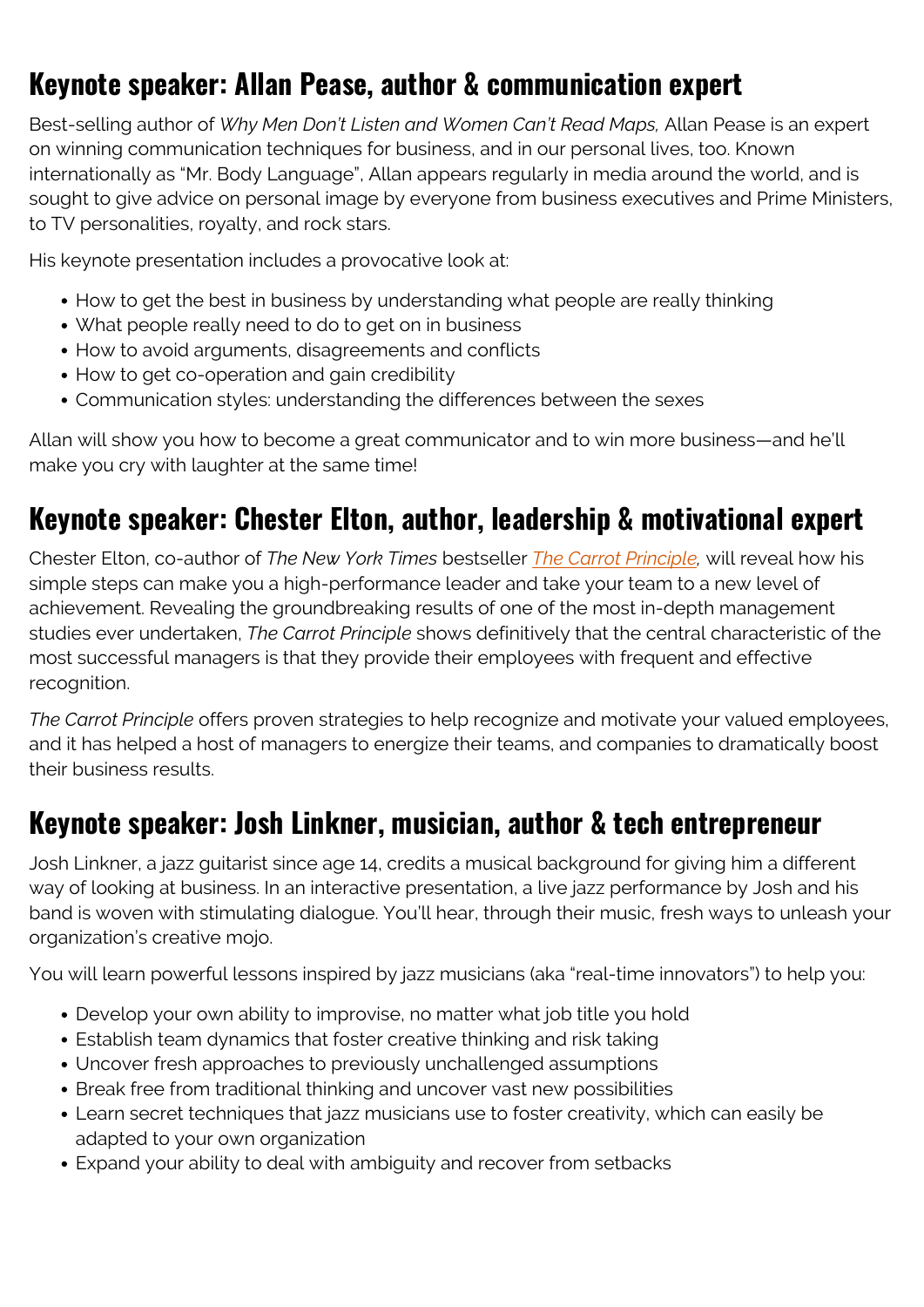## **Breakout sessions and conference tracks**

Keynote speakers are just one aspect of Pink20. Other learning opportunities that draw in the masses are the specialized breakout sessions, covering in-depth themes related to topics most relevant to you and your business. Content this year spans from the highly technical to the revolutionary, with three levels:

- **General sessions** are of interest to everyone regardless of their level of knowledge, experience, or industry certification.
- **Beginner sessions** are aimed at those who are new to the subjects presented and do not possess industry certification or have just started project implementation.
- **Beyond Beginner sessions** are for those with practical implementation experience and have attained knowledge of the subject beyond the foundation level.

The [nine conference tracks](https://pinkelephant.com/en-US/Pink20/program) expand on the Pink20 Batman theme. The 2020 Pink Elephant Conference tracks include:

### **Track 1: IT Leadership (Batman)**

- Communicate With Impact: Elevate Yourself As A Leader
- Keep Choppin': Hack Your Culture to Create Highly Performing, Deeply Engaged Teams
- Leadership Lessons Learned From Batman
- Leadership In The Workplace From A Woman IT Leader's Point of View

#### **Track 2: Strategic IT Management (Gotham City)**

- Delivering Business Value (five parts)
- A Day In The Life! A Relation Driven Approach to Continual Improvement
- Enabling Digital Strategy by Leveling Up to a Holistic Service Provider
- Holistic Relationship Management: It's A Team Effort!

## **Track 3: Lean IT & Agile (The Joker)**

- How Lean & Service Management Changed IT Healthcare
- Ka-Pow! Bam! The Superpowers Of A Lean IT Leader
- Lean IT & OCM: How They Can Partner to Facilitate Successful Transformation from Diet to Lifestyle
- An Oxford Approach to Co-Creating Value

## **Track 4: DevOps (Catwoman)**

- A Superhero Approach to DevOps: 15 Essential Practices For DevOps Success (two parts)
- DevOps: The Good, The Good & The Good (There Doesn't Have To Be A Bad or Ugly!)
- The Marriage of DevOps, Continuous Delivery, & ITIL Transition: Decoding the Gordian Knot
- Re-Imagine Your IT Service Management and Operations Experience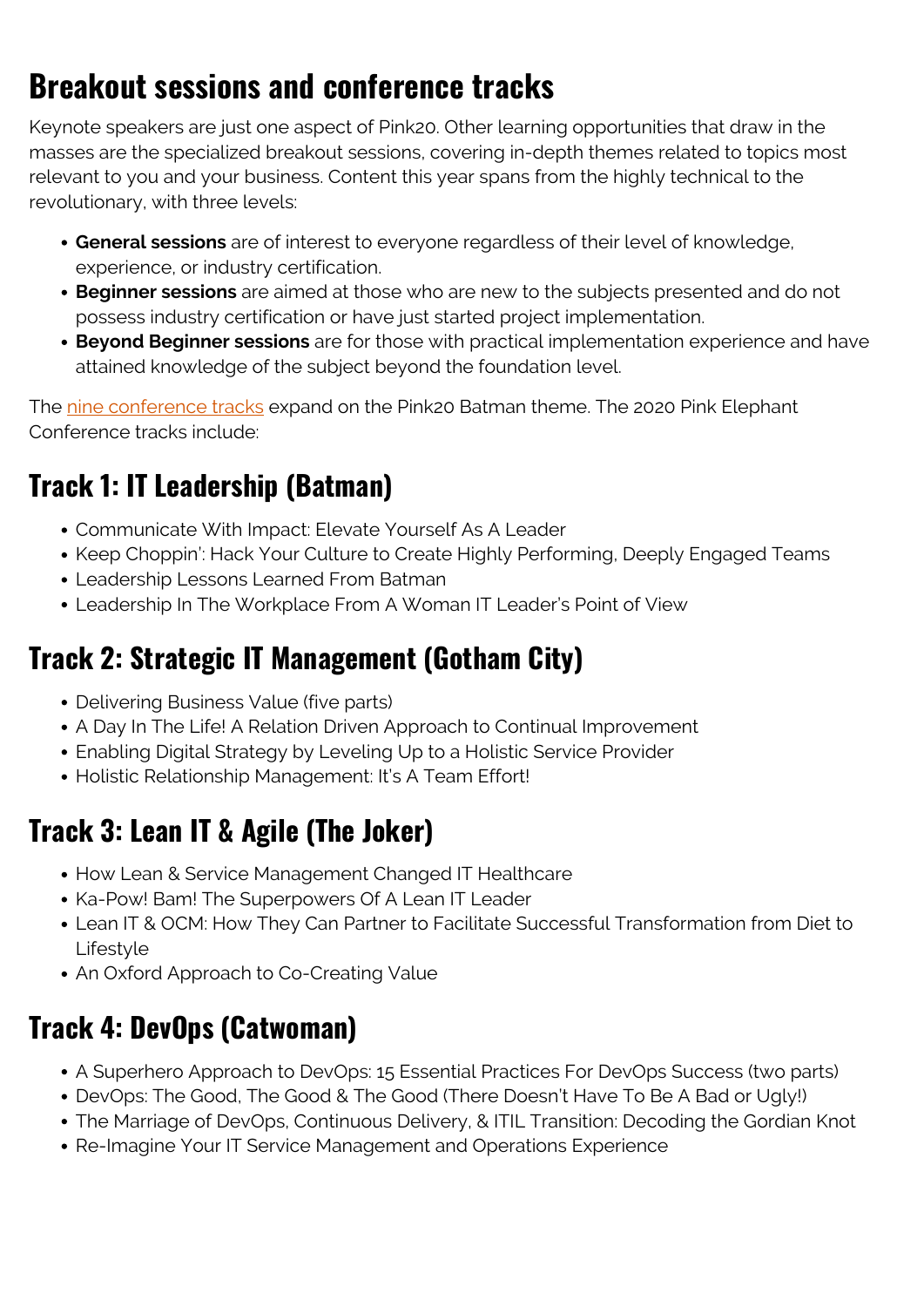## **Track 5: ITIL v3 & ITIL 4 (Alfred)**

- Four Dimensions Of Service Management
- The ITIL Service Value System & Service Value Chain
- ITIL 4 vs. ITIL v3: What Are The Main Differences You Need To Know About?
- Practices vs. Processes: A Rose by Another Name?

#### **Track 6: Organizational Change Management (Mr. Freeze)**

- Leading Change: Best Practices
- Meanwhile, Back In The Library...
- Motivation By Chocolate
- Understanding Lewin's Model: Unfreeze. Change. Freeze.

## **Track 7: Integrated Service Management (The Riddler)**

- Integrated Service Management: The Model & Key Concepts
- Is IT Service Management a Journey that Never Ends?
- Using ITSM, VSM, Agile, and DevOps to Build Guard Rails for Speed and Certainty
- What a Large IT Shop Can Re-Learn from the Small

## **Track 8: Tool & Technology (The Penguin)**

- You Can't Ignore Cyber Incidents! Just Be Prepared!
- Internet of Things & Service Management
- How New Technologies Can Transform IT Services
- Why is Now the Time for Your Self-Service Chatbot Initiative?

## **Track 9: Half-Day Workshops (Robin, The Boy Wonder)**

- A Holistic View of ITIL 4's Service Value System & Its 4 Dimensions
- How to Implement Problem, Change, & Release Management
- Delivering Business Value: The Key Concepts
- ITIL 4 Managing Professional (MP) Designation

## **Conference certification courses**

There are multiple opportunities to take popular **ITSM** certification courses both before and after the conference, as well as a new, mid-conference option. For more details, see the official [Pink20](https://pinkelephant.com/en-US/Pink20/certification-courses) [conference website](https://pinkelephant.com/en-US/Pink20/certification-courses).

#### **Pre-conference certification courses**

- ITIL 4 Foundation
- Lean IT Foundation: Understanding Lean IT Principles & Objectives